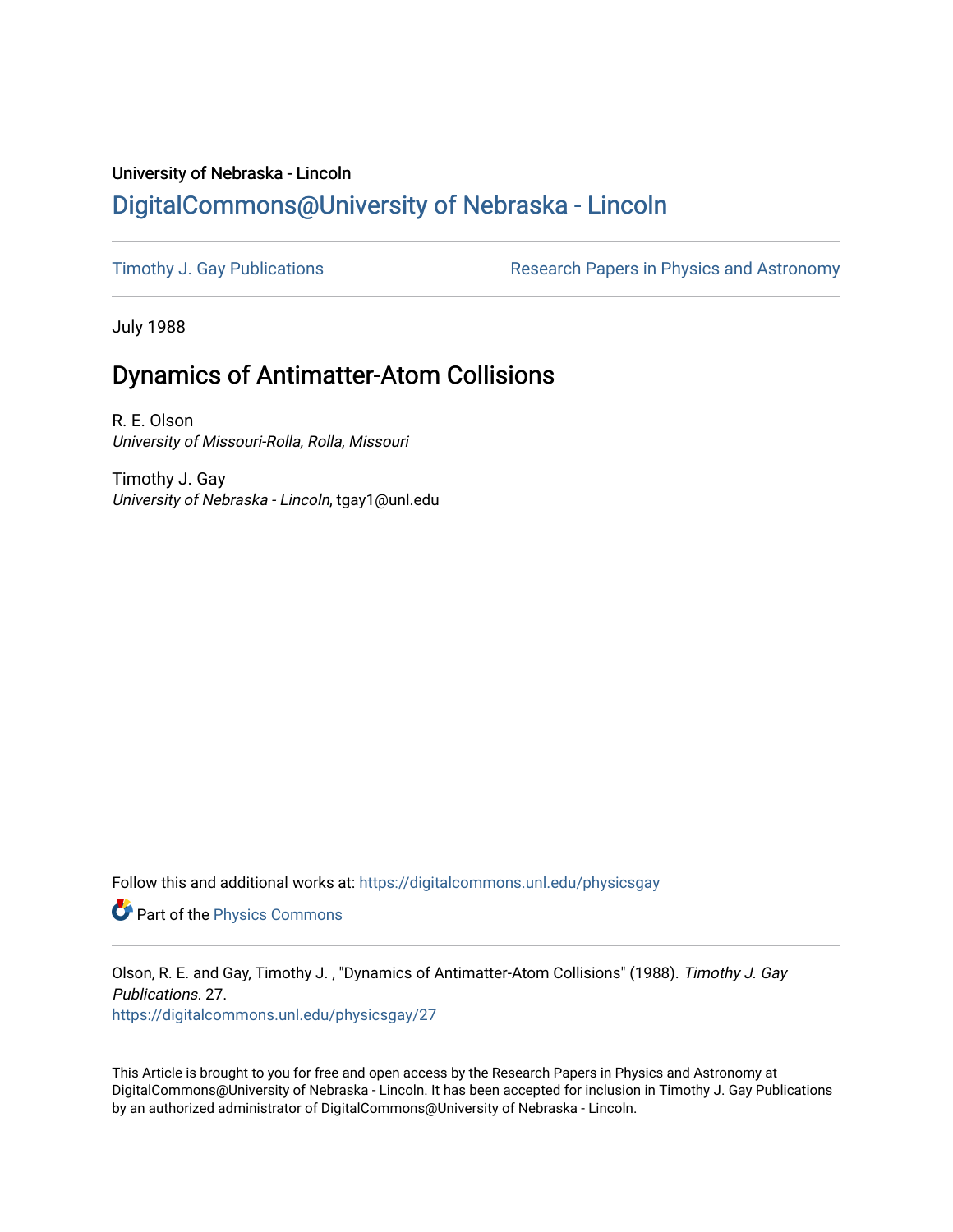Phys. Rev. Lett. 61, 302 - 305 (1988) [Issue 3 – July 1988]

## Dynamics of Antimatter-Atom Collisions

R. E. Olson and T. J. Gay

*Laboratory for Atomic and Molecular Research, and Physics Department, University of Missouri-Rolla, Rolla, Missouri 65401*

Classical-trajectory Monte Carlo calculations have been used to study ionizing collisions between charged particles  $(p, p, e^+, e^-)$  and He atoms at an incident velocity of 2.83 a.u. While differences in the total single-ionization cross sections for these projectiles are small, our calculations reveal large effects at all angles in the ionized electron spectra, and provide qualitative evidence for a Barkas effect in  $p$  and  $\overline{p}$  collisions. Experimental data agree well with our fully classical calculations, including cross sections involving ejected electrons of long wavelength.

©1988 The American Physical Society

URL: http://link.aps.org/abstract/PRL/v61/p302

DOI: 10.1103/PhysRevLett.61.302

PACS: 34.50.Fa, 34.80.Dp, 36.10.Dr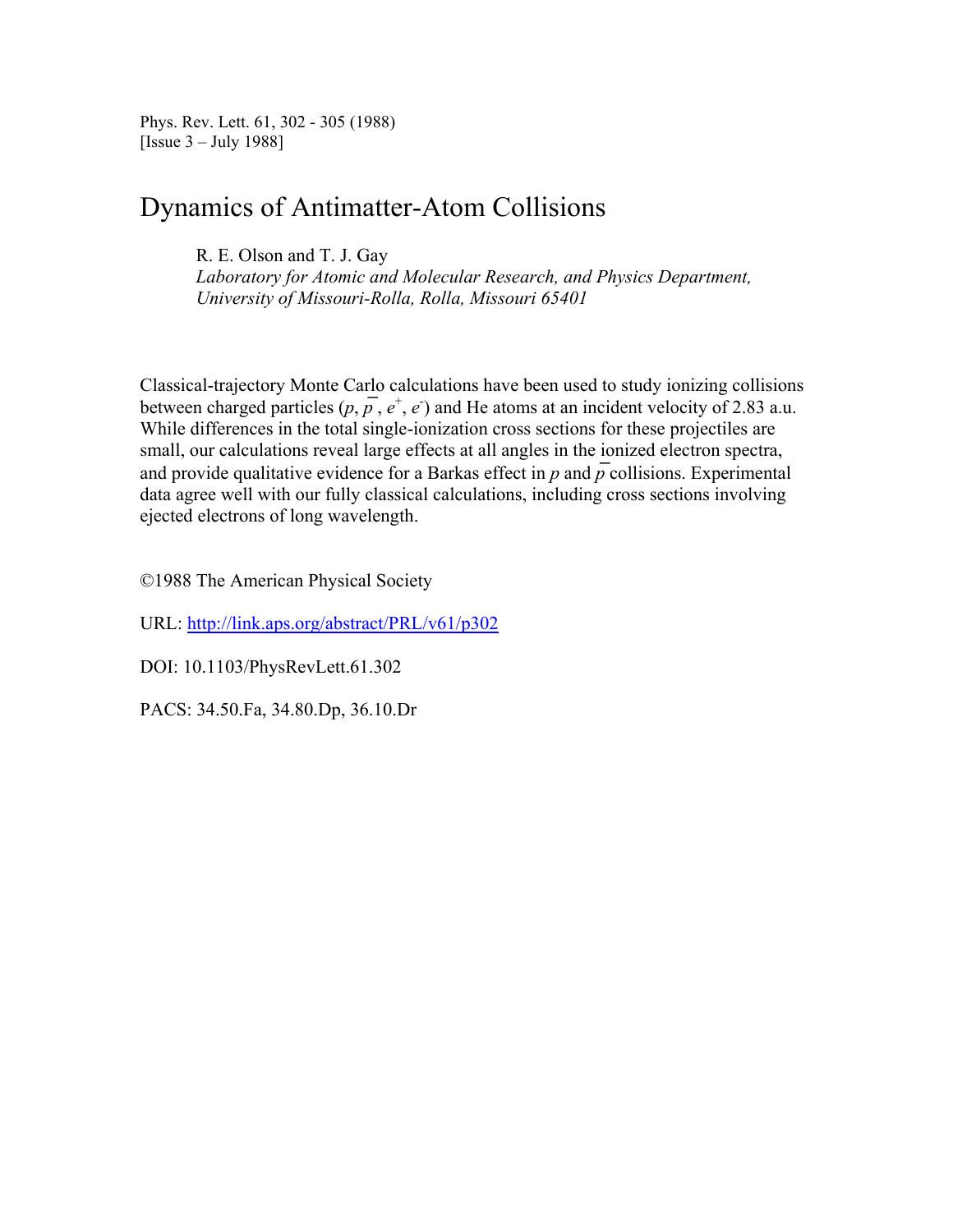## **Dynamics of Antimatter-Atom Collisions**

R. E. Olson and T. J. Gay

Laboratory for Atomic and Molecular Research, and Physics Department, University of Missouri-Rolla, Rolla, Missouri 65401 (Received 10 December 1987)

Classical-trajectory Monte Carlo calculations have been used to study ionizing collisions between charged particles  $(p,\bar{p},e^+,e^-)$  and He atoms at an incident velocity of 2.83 a.u. While differences in the total single-ionization cross sections for these projectiles are small, our calculations reveal large effects at all angles in the ionized electron spectra, and provide qualitative evidence for a Barkas effect in  $p$  and  $\bar{p}$  collisions. Experimental data agree well with our fully classical calculations, including cross sections involving ejected electrons of long wavelength.

PACS numbers: 34.50.Fa, 34.80.Dp, 36.10.D:

The process of electron emission resulting from ionization of atoms by fast, charged particles is ubiquitous. An understanding of the dynamics of electron ejection is a prerequisite for accurate descriptions of plasmas, ionsurface collisions, and the stopping of ions in solids. While modeling of a given physical process may require only the knowledge of total ionization cross sections, more often additional detailed information is needed, such as cross sections for electron ejection which are singly or even doubly differential in the energy and/or angle of ejection. Ionization dynamics can be probed directly by the use of projectiles of varying mass and charge sign. However, in the Bethe-Born theory, ionization cross sections depend on the square of the projectile's charge, and are independent of its mass. Nonetheless, evidence for charge-sign-dependent dynamical effects, such as the Barkas effect in stoppingpower measurements, has existed for some time.<sup> $I,2$ </sup> Several recent experiments have yielded intriguing data on total ionization cross sections for incident protons, electrons, and their antiparticles. **3-5** These effects have been investigated quantum mechanically<sup>6,7</sup> and classical- $\mathrm{ly.}^8$ 

Measurements of the ejected electrons provide a particularly sensitive probe of ionizing collisions. Thus, variations in electron spectra caused by a change in the projectile's charge sign or mass provide a deeper insight into ionization dynamics than do comparable total cross-section measurements. There are now available relatively high fluxes of *e* + and low-energy *p* beams. *3-5*  While matter-antimatter effects have recently been predicted in triply differential ionization cross sections for projectiles and electrons scattered to small angles,  $9,10$ these results are virtually untestable because of low counting rates and/or annihilation background from angle-defining slits. In this Letter, we predict large, global effects in singly differential cross sections for direct (as opposed to electron capture) ionization in the collisions

$$
x + He \rightarrow x + He^{+} + e^{-}, \qquad (1)
$$

(where  $x = p, \bar{p}, e^+, e^-$ ) which should be experimentally observable.

Our classical-trajectory Monte Carlo (CTMC) calculations employ a complete classical description of the scattering process. They are based on the numerical solution of Hamilton's equations of motion for a threedimensional, three-body system.<sup>11</sup> Unlike Born approximation techniques,<sup>9</sup> which in essence consider only the electron-target or electron-projectile interaction, the CTMC method essentially provides an infinite basis set for the collision system, and inherently includes the effects of two charge centers on the electron motion. The importance of such two-center effects has recently been recognized.  $12-14$ 

The He target was described by the independentelectron model, <sup>15</sup> with an effective charge of 1.6875 and the experimental binding energy of 24.58 eV. It should be noted that the CTMC method directly includes the angular scattering of the projectile, the recoil of the target nucleus (which we have found to be important in the angular scattering of light projectiles), and the effects of electron capture (for positively charged projectiles).

We have performed these calculations for projectile velocities of 2.83 a.u.  $[p(\bar{p})]$  energies of 200 keV and  $e^+$  $(e^-)$  energies of 109 eV], because of the large amount of "benchmark" data available at or near this velocity for incident protons and electrons. Good agreement between our results and these data, especially for  $e^-$  projectiles, lends credibility to our predictions about the *e* + and  $\bar{p}$  collisions, for which measurements appear to be feasible.

At this velocity, we note the similarity of total directsingle-ionization cross sections [reaction (1)]. Our calculated values for protons and positrons (in units of  $10^{-17}$  cm<sup>2</sup>) are  $6.6 \pm 0.2$  and  $5.2 \pm 0.2$ , respectively, as compared with experimental results of  $7.0 \pm 0.7$  for protons,<sup>16</sup> and  $4.5 \pm 0.4$  for positrons.<sup>4</sup> The reason for this *e+-p* difference is the partitioning of the free-electron flux between the direct-ionization and electron-captureionization channels. For positrons at this velocity, electron capture is enhanced by a factor of 4 over that for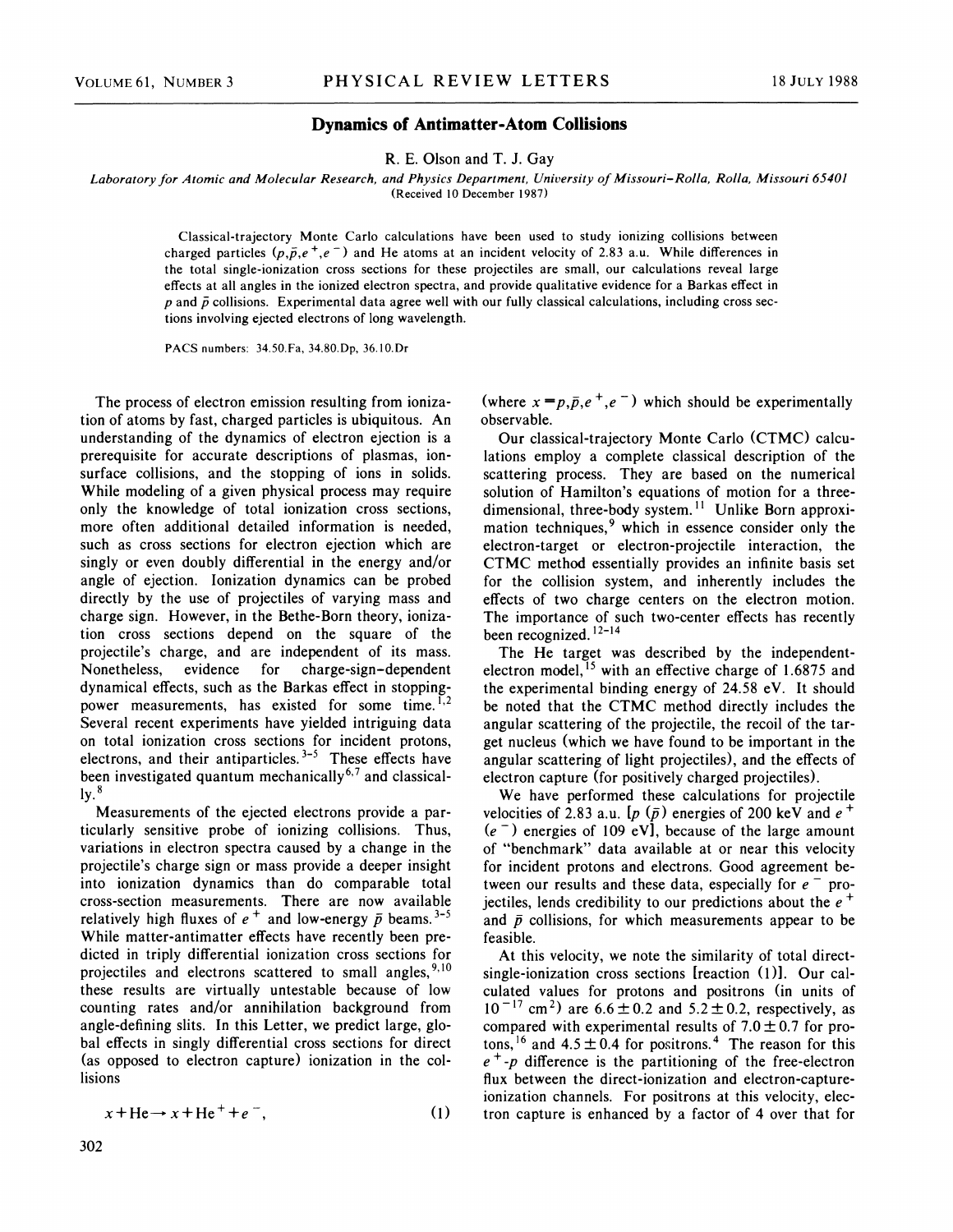protons as a result of the greater ability of the  $e^+$  to match velocity vectors with the target electrons. The calculated values for  $e^-$  and  $\bar{p}$  collisions are  $4.5 \pm 0.2$ and  $4.9 \pm 0.2$ , respectively. The experimental value for electrons<sup>17</sup> is 3.9  $\pm$  0.5. Thus, all the total cross sections are encompassed within a range of  $5.5 \pm 28\%$ .

In contrast, the singly differential cross sections in energy, shown in Fig. 1, reveal large differences in collision dynamics for the different projectiles. In comparing **e** + and  $e^-$  collisions, we note first a dramatic falloff of tar-<br>get  $e^-$  emission at the highest ejection energies with incident positrons. Examination of the trajectories for events in which a high-energy  $e^-$  is ejected shows that they involve "head-on" collisions between the projectile and the target  $e^-$ , in which momentum and energy are substantially exchanged. In the case of  $e^+$  projectiles, however, such events cannot yield a high asymptotic electron energy for collisions close to the nucleus (where the probability of impact is greatest), because a significant fraction of the available collision energy (84 eV) will be dissipated in the  $e^+$ -He<sup>+</sup> Coulomb repulsion. For example, an ionized target  $e^-$  with a final energy of 65 eV must be struck by the  $e^+$  when it is about



FIG. 1. He target electron ejection cross sections singly differential in ejected-electron energy. Solid and dotted lines represent the CTMC calculation; open and solid circles are the data of Refs. 18 and 19, respectively. Dashed lines are the Born approximation calculation of Manson (Ref. 20); crossed circles are Madison's Born approximation calculation (Ref. 21). Representative errors in the data and our CTMC calculation are indicated by vertical bars.

1.4 a.u. from the He<sup>+</sup>; the probability of such a collision is low and is decreasing rapidly with distance from the nucleus. For completeness, we note that our calculations for total electron ejection cross sections (target  $+$  projectile) with  $e^-$  projectiles can be compared with experimental data taken at 100-eV incident energy<sup>18</sup> (see inset, Fig. 1). Both our results and the quantum-mechanical calculation of Manson<sup>20</sup> reproduce the shape of these cross sections quite well.

The electron spectra for protons and antiprotons are also shown in Fig. 1. For protons, our calculations are in excellent agreement with the quantum-mechanical results of Madison<sup>21</sup> and the data of Rudd, Toburen, and Stolterfoht.<sup>19</sup> Of particular interest is the fact that the proton cross sections are generally above those for antiprotons. This difference is seen in the more detailed doubly differential data to be due primarily to the additional contribution from "saddle-point" ionization<sup>13</sup> in the  $p$  case, in which electrons are left stranded in the Coulomb saddle-point region between the receding projectile and the ionized target. (Saddle-point ionization is also responsible for the enhancement of the  $e^+$  cross sections over those for  $e^-$  projectiles at lower ejection energies.) We note also the lack of an analogous cross section falloff at high electron ejection energy with protons versus positrons, due to the proton's larger momentum.

The range of particles in matter depends on the integral

$$
R = \int_0^{E_i} dE \left[ \sum_j \int_0^E n \epsilon \, d\epsilon \left( \frac{d\sigma_j(E,\epsilon)}{d\epsilon} \right) \right]^{-1}, \tag{2}
$$

where  $\epsilon$  is the energy lost by the projectile in the *j*th type of collision,  $E(E_i)$  is the projectile's (initial) energy, and **n** is the target number density. To the extent that the integral in parentheses is dominated by  $d\sigma/d\epsilon$  for ionizing collisions, the behavior of these cross sections for  $p$  and  $\bar{p}$ collisions, seen in Fig. 1, would qualitatively explain the Barkas effect, or the fact that fast, negatively charged particles travel farther in solids than do positive ones. (Such a difference cannot be explained by energy loss resulting from charge transfer to the continuum; the total cross section associated with this mechanism is far too small.<sup>13,22</sup>) Further calculations by us indicate that  $d\sigma/dE$  for protons lies above and is roughly parallel to that for antiprotons for  $75 \le E \le 500$  keV. At energies  $E \lesssim 75$  keV, electron capture maintains the dominance of the energy loss per collision for protons, while the  $\bar{p}$  ionization cross section is decreasing rapidly. Above 500 keV, the cross sections are the same within our statistical uncertainties.

Easily observable differences between the various systems are predicted to occur in the singly differential ejected-electron spectra versus angle. In Fig. 2 we present these cross sections for incident protons and antiprotons. The proton results are in reasonable agreement with the experiments of Rudd, Toburen, and Stolter-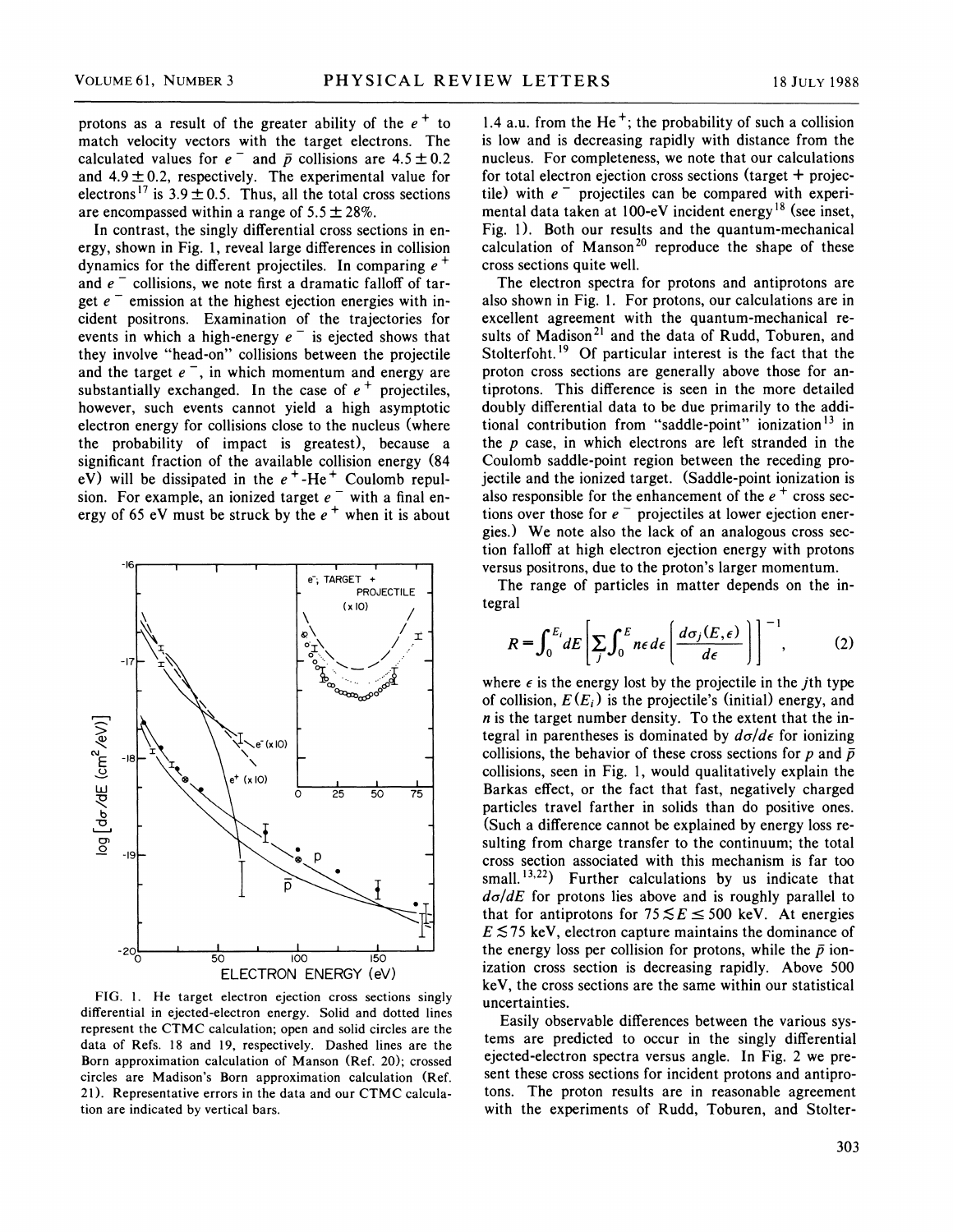

FIG. 2. He single-ionization cross sections singly differential in electron ejection angle. Solid lines: CTMC calculation. Data of Ref. 19.

 $f$ oht,<sup>19</sup> except at large angles. New experimental evidence suggests that these large-angle data may, in fact, be high by an amount which would account for the discrepancy with our theory.<sup>22</sup> The  $\bar{p}$  results diverge dramatically from those for protons; the angular differential cross sections differ by over an order of magnitude at both small and large scattering angles. The reason for these differences is easily understood classically; receding positive projectiles will tend to pull electrons out with them to small angles, whereas negative projectiles will repel ejected electrons to larger angles. Ejection at large angles also occurs preferentially with negative projectiles because of the antibinding or "Coulomb explosion" mechanism, $^{8,23}$  in which the projectile screens the target's nuclear field.

Behavior qualitatively similar to that seen with protons and antiprotons is predicted for  $e^+$  and  $e^-$  projectiles (Fig. 3). At small angles the  $e^-$  projectile yields a much larger cross section than that predicted for an-<br>tiprotons (Fig. 2). A low-mass projectile such as an  $e^$ can undergo large deflections and still eject target electrons to small angles. In contrast, antiprotons are scattered to angles  $\leq 0.1^{\circ}$ , and are thus much more effective at inhibiting emission at small angles. Comparing our calculations directly with experimental results by summing the cross secitons resulting from both the target atom and incident beam, we find good agreement with available data.<sup>18</sup>

These large differences between matter and antimatter spectra should be observable experimentally. With presently available  $e^+$  fluxes of  $10^7$  s<sup>-1</sup> at Brookhaven National Laboratory,<sup>24</sup> the cross sections of Fig. 3 at, e.g., 150' yield nominal counting rates of 3 Hz for positrons versus roughly 100 Hz for electrons. Experiments measuring cross sections of this type can be expected to



FIG. **3.** He target electron ejection cross sections singly differential in ejection angle. Dotted line is the CTMC sum of target and projectile electrons, which can be compared to the data of Rudd and DuBois (Ref. 18).

have relatively low annihilation backgrounds by virtue of the fact that no energy analysis need be made on the scattered electrons. Low-energy  $\bar{p}$  beams at LEAR have intensities of  $\sim 10^5$  s<sup>-1</sup>, with rather broad energy distributions. $3$  However, current time-of-flight techniques being implemented will make measurements of  $d\sigma/d\theta$ below 500 keV feasible with present beam-time allotments.<sup>25</sup> We find similar  $p - \bar{p}$  differences at large and small angles for projectile energies to 500 keV, although the total ionization cross sections are dropping rapidly.

While we are primarily concerned with the different ionization dynamics which results from the use of projectiles with varying mass and charge sign, a second interesting result of this work is the demonstration that fully classical methods can describe the scattering of electrons at intermediate energies  $(E \approx 100 \text{ eV})$  where their de Broglie wavelengths are large. Indeed, it appears that the CTMC method is superior to available quantum methods at these energies because of the effectively infinite basis set used to describe the continuum. To test more stringently the range of validity of the CTMC method, we have calculated doubly differential cross sections for the systems under study. For all projectiles, study of electrons ejected at 13.6 and 27.2 eV (and at 109 eV for  $p$  and  $\bar{p}$  projectiles) reveals even more marked differences at all angles than do the singly differential cross sections. Good agreement with available experimental data was realized in all of the above cases. As one example, we show in Fig. 4 our results for  $e^+$  and  $e^-$  collisions at an ejected electron energy of 13.6 eV. de Broglie wavelengths for the incident projectile and ejected electron are 2.2 and 6.3 a.u., respectively. Focusing on the values for  $e^-$  projectiles, we find that most of the 13.6-eV electrons are ejected from the target except at small angles, where the projectile can strike the target